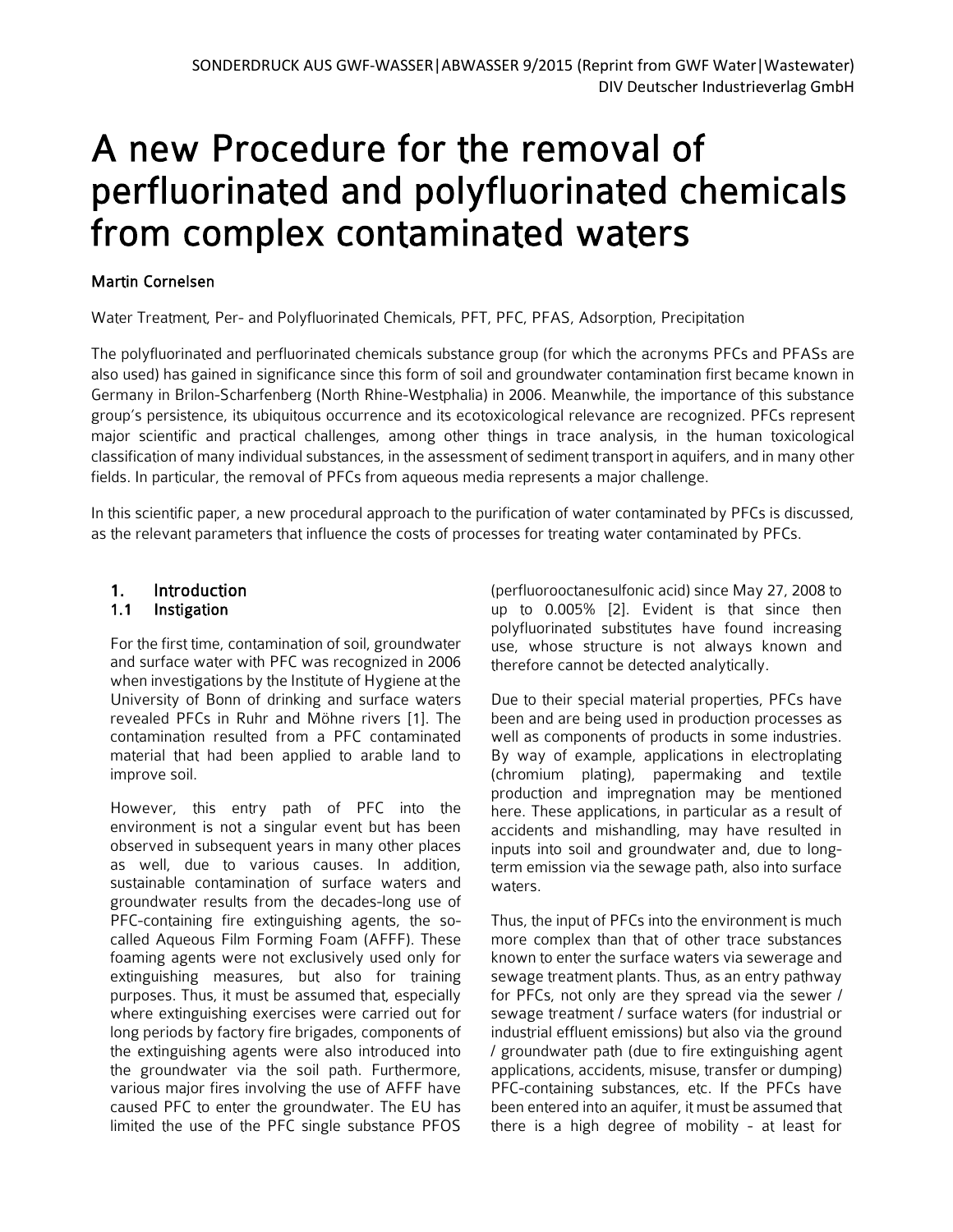individual compounds - of the PFC substance group, which can lead to a rapid spread in the aquifer and possibly also leads to the formation of extended pollutant plumes. Since no decomposition takes place due to the high persistence of individual substances under natural environmental conditions, it must be assumed that dilution only takes place as far as possible in the aquifer, but no degradation takes place, which would lead to a significant reduction in the substance potential once recorded.

#### 1.2 State of Knowledge and Practice

This essay deals with the topic "cleaning of PFCcontaminated waters", so that other disciplines will not be discussed here. The survey of possibilities and limits of known water purification processes in connection with PFC has been highlighted in the past years in various publications [3] [4], but the topic still remains a challenge for science and practice. In studies, amongst other things, considering applications of evaporation processes and electrochemical processes for the treatment of electroplating effluents [5]. Pilot applications of oxidation processes in the treatment of PFCcontaminated groundwater are known [6]. Largescale applications for a targeted removal of PFC from wastewater by oxidation processes or membrane processes are not yet known.

The most frequently piloted and industrially applied process currently used for the purification of PFCcontaminated water is the adsorption on activated carbon and ion exchangers in a fixed bed [7], [8]. Nevertheless, the limits of adsorption are evident for this substance group. In particular, the polar shortchain individual substances, such as perfluorobutanesulfonic acid (PFBS), perfluorhexanesulfonic acid (PFHxS) and in



Figure 1. Column Test Facility for Comparative Assessment of Adsorbents

particular the short-chain perfluorocarboxylates perfluorobutanoic acid (PFBA) and perfluoropentanoic acid (PFPeA) must be classified as hardly adsorbable on currently known commercially available adsorbents [9]. In addition to the substance characteristics of the individual PFC substances as well as the concentration of individual PFC substances and their concentration ratios, the water matrix can have a significant influence on the efficiency of the adsorption process. In particular, it is pointed out that there are competition effects which occur due to an adsorbable organic background load of the water and by the presence of long and short-chain PFCs and which often lead to low loading values, as well as premature breakthrough of heavy-adsorbable - mostly short-chain fluorine compounds. The basics of adsorption as well as the knowledge of negative influences have been known for decades [10] [11] and are confirmed once more in this new group of substances. Nevertheless, it has to be stated that sufficient empirical data are lacking in the assessment of the adsorption behavior of individual PFC substances and their behavior in the case of competing adsorption in order to be able to make reliable forecasts of achievable loadings and thus service life and operating costs. In the course of studies on the adsorption of activated carbon PFC, which were carried out by the Fraunhofer.

Institute UMSICHT and Cornelsen Umwelttechnologie GmbH, standardized column test systems have been designed and built for semitechnical scale, which make it possible to pilot several adsorbent materials in parallel to thus being able to carry out a comparative assessment of products under real conditions (Figure 1). Installed in mobile containers, the columns can be used for pilot applications at the location of the water attack and thus be used under practical conditions for an assessment of adsorbent materials, which is aligned to the upcoming PFC load and the matrix situation of the water.

<sup>1</sup> Perfluorinated surfactants (PFT) belong to the group of fluorocarbons and have an exclusively anthropogenic origin. PFTs are organic surface-active compounds in which the hydrogen atoms of the alkyl group have been completely replaced by fluorine atoms.

<sup>2</sup> Perfluorinated and polyfluorinated chemicals (PFCs) include the group of PFTs as well as the group of polyfluorinated chemicals (polyFT), in which a large part of the molecule is completely fluorinated, but part of the molecule is fluorine-free.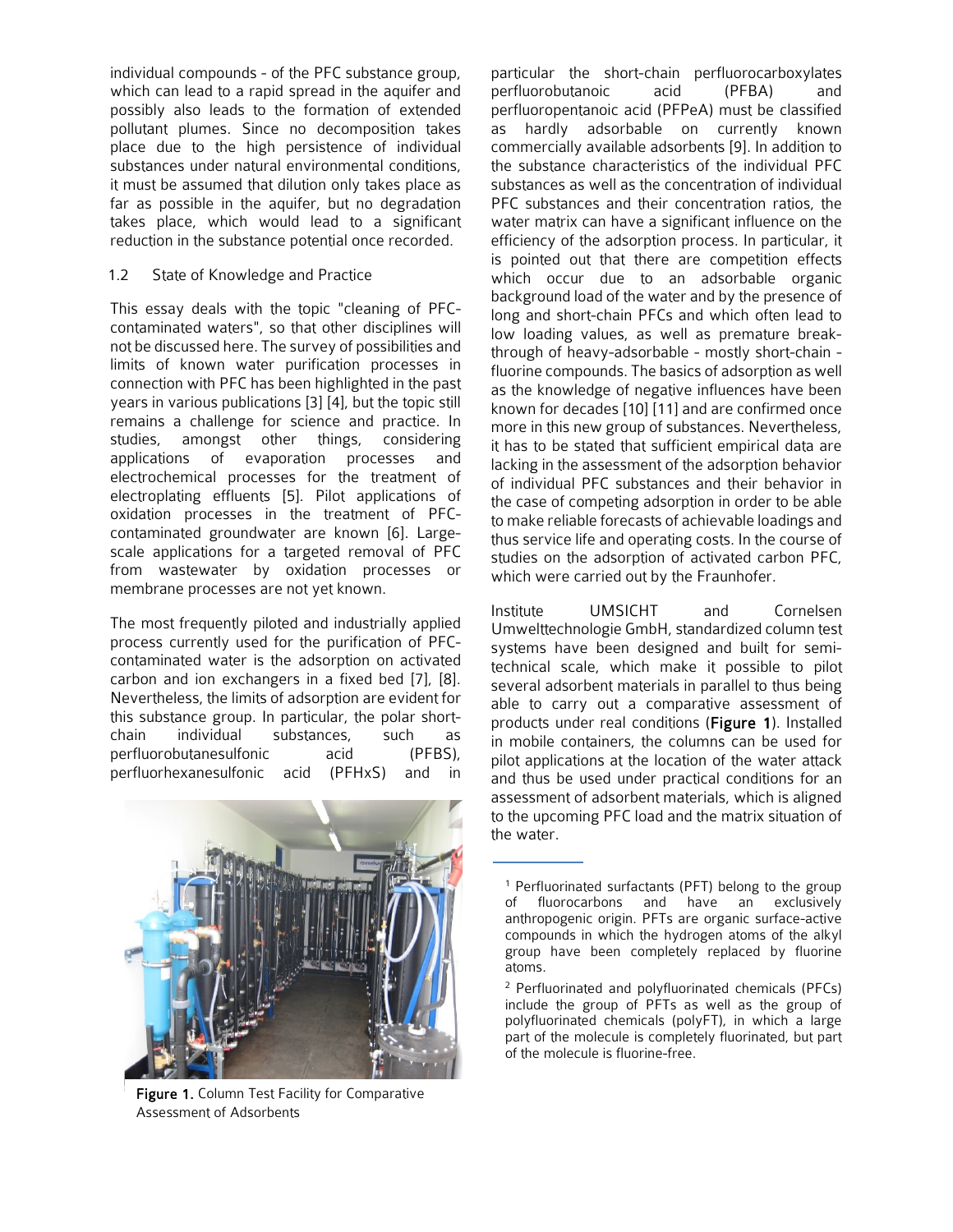2. Development of a PFC-specialized Water Treatment Process

#### 2.2 Problem and Objective Targets

The type and concentration of individual PFC compounds to be treated in the water, the organic and inorganic water matrix, and in particular the treatment targets to be achieved, are important criteria for process selection and have an impact on the operating costs resulting from the water treatment process.

Depending on the particular case of application, the processing targets may be highly different due to the current legal basis. By decree of 16.06.2014 ("revaluation of PFT substances") applies e.g. in NRW for discharges into surface waters an orientation value of 0.3 μg/L for the sum PFOA + PFOS and an orientation value of 1.0 μg/L for the sum of all measured PFCs. In this context, it should be pointed out that approximately 12 to 24 individual PFC parameters are determined with currently standard laboratory analysis. Studies by the DVGW Technology Center for Water (TZW), which are based on comparative measurements with the newly developed AOF sum parameter, give clear indications that the currently determinable amount of individual PFC substances often does not cover all organofluorine constituents [12]. As an extreme requirement, compliance with the value given in the so-called environmental quality standard [13] for the perfluorooctane sulfonic acid (PFOS) of 0.65 ng/L can be considered, which is even far below the current quantification limit, given the current possibilities of PFC trace substance analysis , In the case of discharges of PFOS-containing waters into surface waters, where proportionate, ensure that the requirements of the EU Directive on the environmental quality standard are observed. The maximum permissible discharge value required for this results from the ratios of the volume flows of the discharge point and the watercourse. With small differences in the volume flows, a low treatment target value is required, which equates to a "zero emission", as detection of PFOS - currently a limit of quantification of 10 ng/L for this compound is often indicated - already significantly exceeds this value in the process plant would attest.

When using such a low target value, the treatment plant would thus have to be operated at any time in a state that ensures a zero emission. The adsorbent requirement, and thus the operating costs of the treatment process, would be correspondingly high.

The use of water purification technologies to remove PFCs therefore requires the adoption of reliable procedures that are capable of ensuring low PFC target values, while still providing economically viable operating costs.

It can be assumed that the scope of the analytically determinable individual PFC substances will increase permanently. Keep in mind that as a result of the use of substitutes, more and more new PFC compounds are being placed on the market, which - if they occur in water and can be analyzed - must be included in the "total PFC". When choosing a process for the purification of PFC-contaminated water, therefore, it should not be limited exclusively to the content that can currently be determined as "total PFC", but should also take into account that boundary conditions - as described above - could change in perspective.

#### 2.2 Process Description

Since it has repeatedly been observed in studies as well as in numerous applications that not always satisfactory cleaning results result in economically acceptable costs in the case of PFC contaminations of the water from the use of fixed-bed adsorbers and also from the use of powder adsorbents, Cornelsen Umwelttechnologie GmbH, Essen in cooperation with the Fraunhofer Institute UMSICHT, Oberhausen develops the PFC-specific PerfluorAd process.

This process is not an adsorption process but is based on the principle of forming adducts by adding a liquid agent to the PFC-contaminated water. The aim is thereby a formation of adducts of liquid active and PFC to precipitate the previously dissolved PFC compounds. The addition of the liquid active substance called PerfluorAd® takes place in the flowing water stream, in other words, it is fed into a container or within a tube.

After introduction of the active ingredient is carried out depending on the pollutant inventory and the water matrix in a stirred tank within 10 to max. 30 minutes flocculation of the PFC is complete. These are separated by conventional methods of solidliquid separation, such as sedimentation and / or filtration from the water phase, dewatered and fed to proper disposal. If necessary, powdered activated carbon is added simultaneously to the water thus treated or it is post-treated in a subsequent fixed bed adsorber (Figure 2).

The PerfluorAd process and the PerfluorAd active ingredients used for it have been tested in recent years in the laboratory as well as several times as pilot scale. The first large-scale permanent applications have been running since 2015.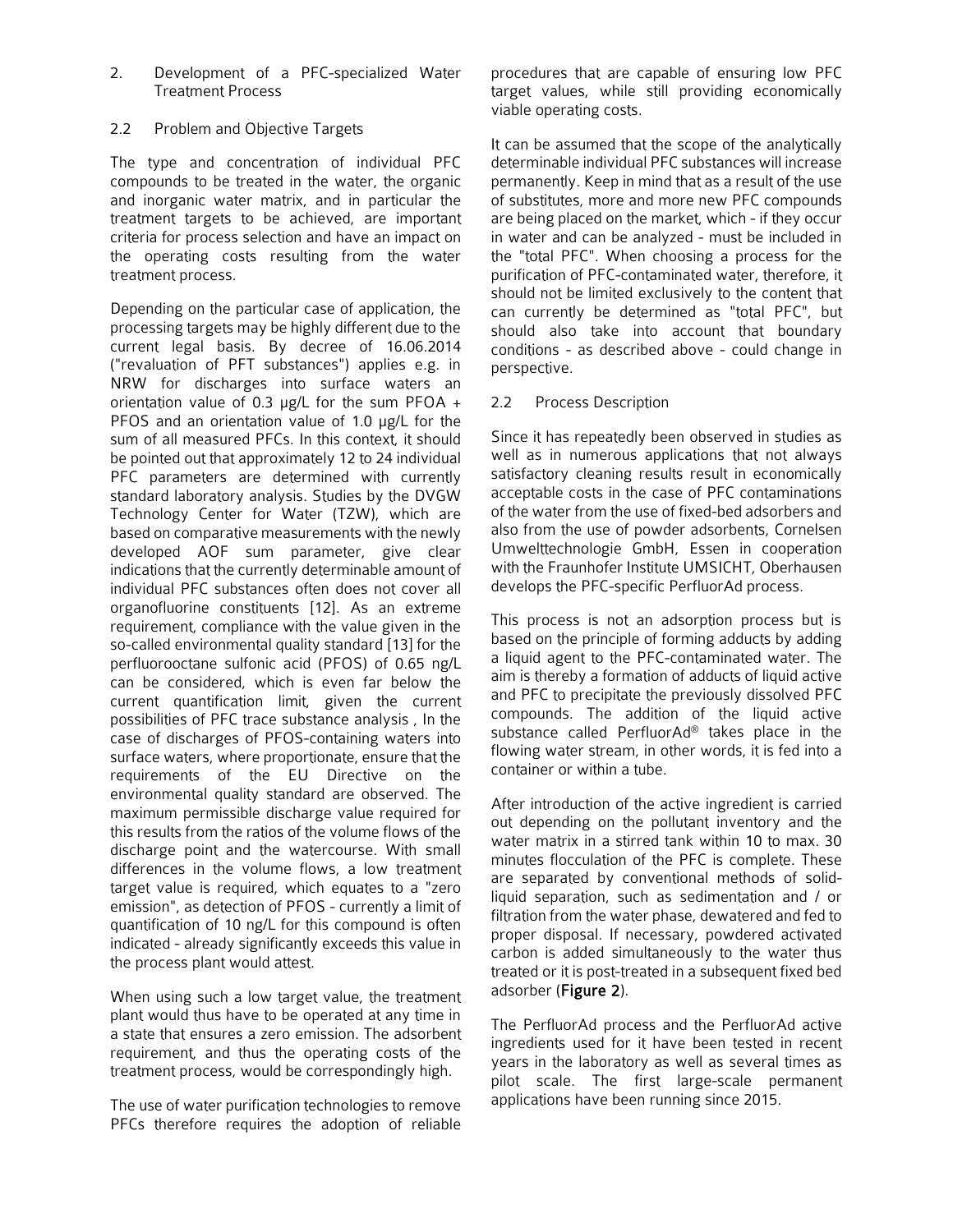

2.3 Process Optimization

The PerfluorAd precipitation process has several advantages that are important in removing difficult to adsorb PFC compounds:

- 1. Due to the fact that the liquid PerfluorAd active ingredients (also referred to as catchers or catcher substances) are directed to a specific interaction with PFC, there is hardly any negative influence from other organic water constituents. A significant negative impact of the PFC purification process, as it must be assumed at higher DOC concentrations in a classical adsorption, therefore does not occur in the specialized PerfluorAd active ingredients.
- 2. In the PFC precipitation process, other organic as well as inorganic accompanying parameters can be treated. Thus, e.g. precipitable DOC structures - such as humic acid compounds - and iron or turbidity can be addressed simultaneously, without the need for separate steps should be arranged.
- 3. The PerfluorAd process or the precipitation process in the stirred reactor is not a "static system", this process can - in contrast to an adsorption in a fixed bed - are actively influenced at any time. Depending on the current flow rate, the PFC concentration, the concentration of other impurities, etc., the PerfluorAd active ingredient can be varied and also its dosage can be adjusted to the respective boundary conditions. It is therefore a flexible process designed to deal with changing water conditions, such as e.g. in the case of groundwater remediation measures, in the treatment of PFC-contaminated

extinguishing waters or other complex polluted effluents - can be adapted at any time by modifying influencing variables.

- 4. The apparatus technique required for the PerfluorAd technology can be said to be simple yet robust, and also provides the opportunity to use other active ingredients, e.g. to modify the pH or the process flocculants, flocculants, defoamers or powdered absorbents supply.
- 5. The liquid active ingredient PerfluorAd® is classified as biodegradable and thus follows the principle of sustainability.
- 2.4 Minimization of Auxiliary Use and Residue Formation

There are several PerfluorAd active ingredients available, which are selected depending on the concentration of individual PFCs and the target levels targeted for the individual substances as well as the upcoming matrix of the water to be treated. Also, combinations of the PerfluorAd active ingredients can be used.



Figure 3. PFC Raw Water Pollution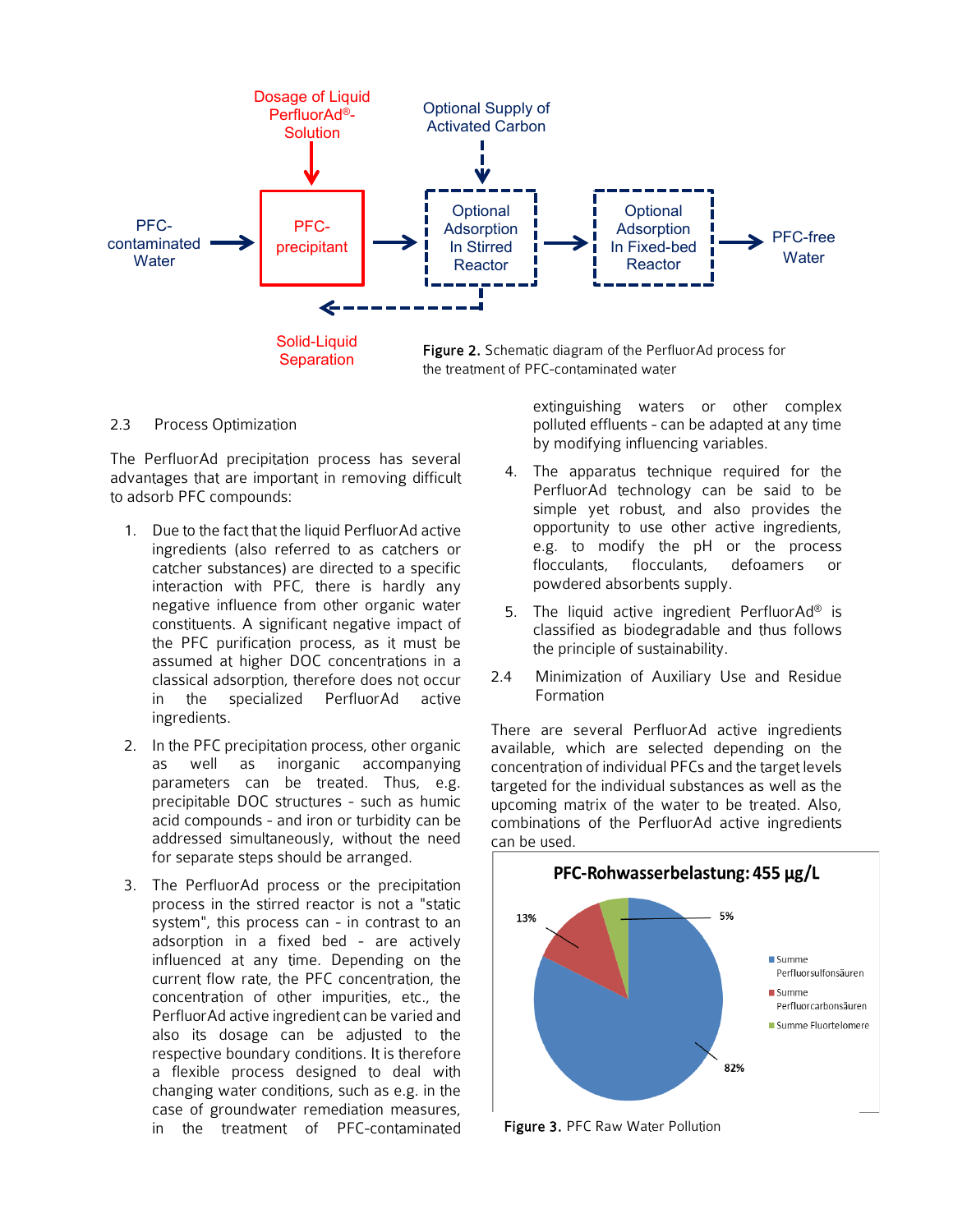The achievable for the PFC removal efficiencies are thus dependent on the active ingredients used and their amount used. Figure 3 shows the initial situation of a groundwater polluted by the use of a PFC-containing extinguishing agent (starting concentrations: sum PFC 455 μg/L, DOC 15 mg/L).



**Figure 4** shows typical efficiencies of the active ingredient flow using PerfluorAd® as an example of this groundwater. Perfluorosulfonic acids with different chain lengths (C4-C6, C7-C10, total) are used as parameters.



Figure 5 shows the values obtained for the same water when using the powder activated carbon most suitably determined for this application. Efficiencies comparable with the PerfluorAd material are achieved with the use of powdered activated carbon only at a much higher dosage.

Project-related, it is important to use a suitable active ingredient at its optimal dosage, in order to set the desired efficiency. As already mentioned, in this context it is important to note that the PerfluorAd cleaning process can be influenced at any time and can therefore be "adjusted" to the preparation target. If, due to the desired target values, no high degree of efficiency is required, it is possible to achieve the cleaning goal by feeding in small quantities of PerfluorAd. As a result, a minimization of the use of active ingredients and at the same time an optimization of the costs resulting from the water purification process total costs are possible.

Figure 6 shows the relationship between dosing quantity and efficiency for the PFC single compound PFOS - the substance that has so far been assigned the highest toxicological significance. It is clear that for PFOS a very high efficiency is already achieved at lower PerfluorAd dosing than this is the case with the use of powdered activated carbon. If only one reprocessing target value should be set for PFOS or PFOS is the main contaminant, the targeted goal can already be achieved by minimizing the use of active ingredients by deliberately discontinuing the reprocessing process for this substance.

Such a possibility for influencing the treatment process does not exist in the application of adsorption in a fixed bed. In this method, the time at which the activated carbon needs to be replaced, determined solely by reaching the relevant limit in the effluent of the activated carbon filter - regardless of whether the activated carbon for other substances at this time might still have had adsorption capacity.

Scientific studies [6] and various practical applications [14] have shown that the use of activated carbon often only achieves 0.01% to a maximum 0.1% for cleaning PFC-contaminated water. Depending on the respective boundary conditions, load values for short-chain PFC substances may even be significantly lower.

On the other hand, considering the amount of active ingredient used in relation to the amount of pollutant removed in the PerfluorAd process, capacities of up to 1.0% or more can be achieved (i.e., 1g PFC per 100g of active ingredient). Project-related values of >4.0% have already been achieved with the PerfluorAd process. In the case of complexly contaminated waters, a factor ≥10 improves efficiency compared to the use of conventional activated carbon and/or iodine Ion-exchange materials.

Figure 7 shows a comparison of the pollutant active ingredient ratio in relation to the respectively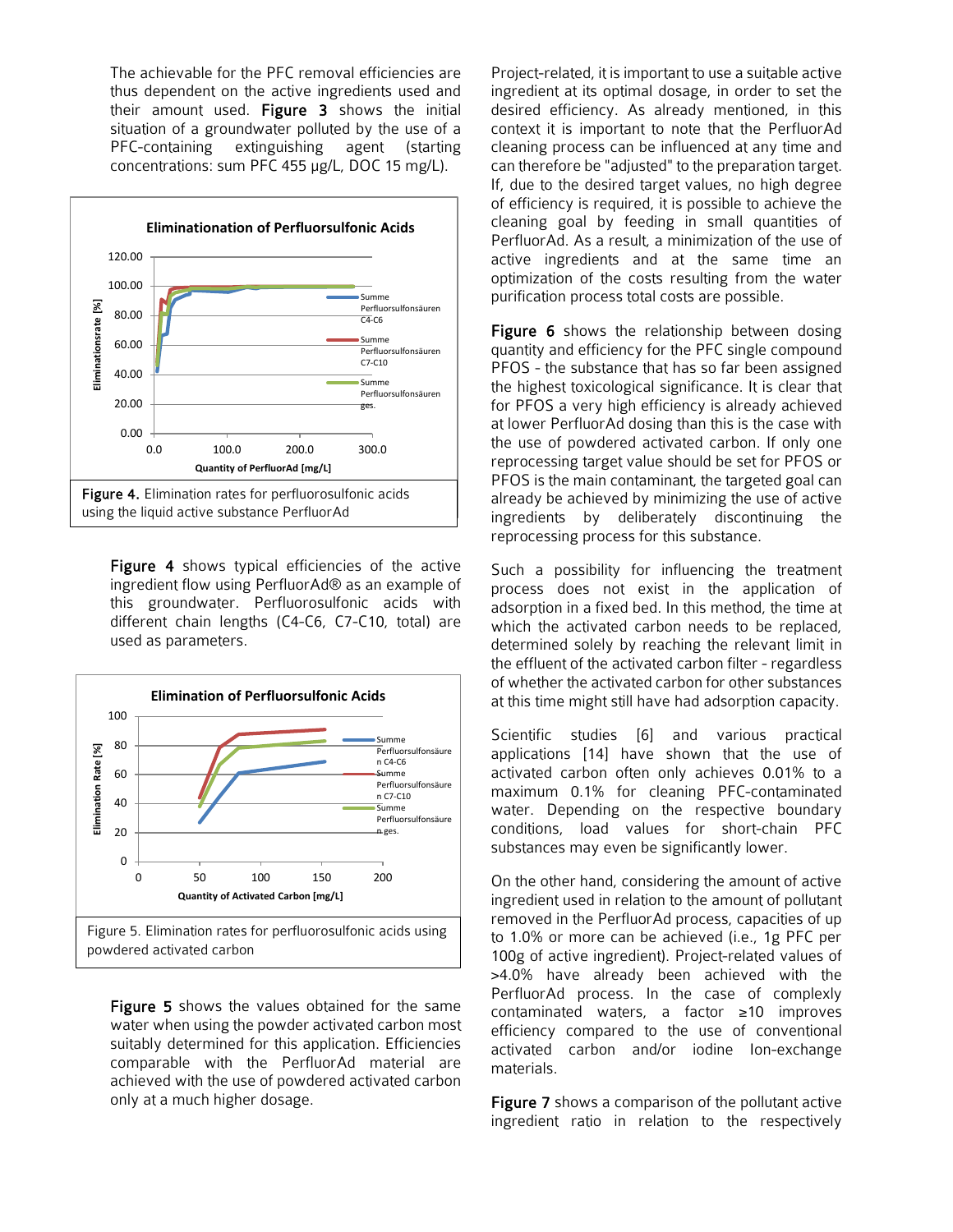achieved elimination rate for PFCs. when using the liquid agent PerfluorAd® and powdered activated carbon.

It can therefore be concluded that the amount of active substance required is significantly more favorable when using the PerfluorAd process at higher PFC concentrations than in activated carbon applications. Accordingly, the PFC contaminated amount of waste to be disposed of in the PerfluorAd process is also lower than in adsorption processes.

The current scientific knowledge is that PFCs are fully mineralized only at a temperature level of >1,100 °C [15]. Only from this temperature level can it be assumed with a high degree of probability that no fluorinated transformation products will form in the thermal process. Any residuals that occur in a PFC water purification process, such as iron hydroxide sludge, activated carbon, etc., would therefore be supplied to a suitable high-temperature combustion. For these reasons, groundwater remediation, which typically involves reactivating the loaded activated carbon, would instead require the combustion of PFC-loaded activated carbon in high-temperature incineration at a temperature level of >1,100 °C. Consequently, after removal of the PFC-loaded activated carbon from the filter vessels fresh activated carbon would have to be installed. These requirements result in significant costs that significantly negatively impact the overall cost of a PFC water purification process.

The PerfluorAd method, on the other hand, is designed to minimize the amount of active ingredient used and thus the amount of waste generated, thereby enabling the best possible life cycle assessment while minimizing the costs associated with properly performing high temperature incineration of PFC-contaminated residues arise. In particular, from a combination of conventional adsorption processes (powdered activated carbon or granular activated carbon) with the PerfluorAd process, possibilities for optimizing the water purification process, the required amount of active substances, the amount of waste produced, and the resulting overall costs are opened up.

Figure 7 shows by way of example that the pollutantactive substance ratios obtainable with the PerfluorAd process (generally referred to as loading in the case of the use of adsorbents) are more favorable than is known from the use of conventional adsorbents. As has already been stated, the amount of active ingredient used thereby falls significantly lower. A generally binding specification of specific amounts of active substance is not possible because the demand for active ingredients depends

significantly on the pollutant compositions and their concentrations as well as the organic water matrix and above all on the cleaning objectives to be achieved.

The resulting in the desired precipitation process residues initially incurred in the form of a thin sludge with low dry matter content of about 1-2%, by means of gravity drainage to about 4-6% and with a possibly adjoining technical apparatus for drainage optimization to a dry matter content of up to> 30%.





Figure 7. Comparison of the substance-to-substance ratio with the achievable PFC total elimination rate using PerfluorAd and powdered activated carbon.

3. Cost Considerations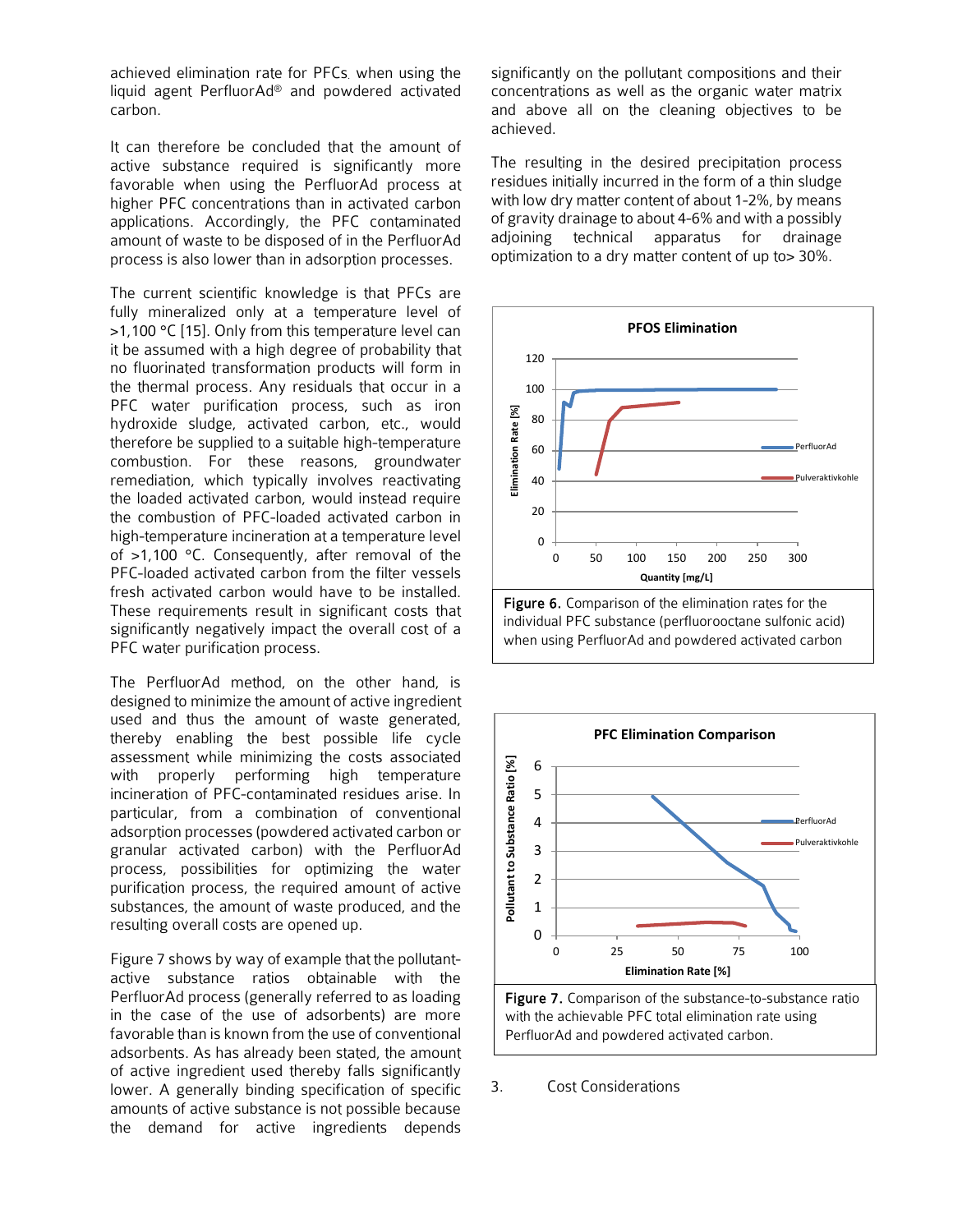Before selecting a water purification process, a process assessment of the technically potentially suitable process shall be carried out. In connection with the treatment of PFC-contaminated waters, a further assessment based on orienting pilot plant tests as well as semi-technical pilot tests is recommended.

Furthermore, a business assessment of the candidate procedures is to be made. For this, the future user of the technology should use identical evaluation criteria for each method to be considered. Information from the technology providers and / or empirical values from comparable applications can be used as a guide. However, these should not be unconditionally adopted without project-related validation.

At this point, a complete discussion of all influencing variables cannot be carried out. The following explanations are therefore not a definitive catalog of all the cost parameters to be taken into consideration, but an enumeration of essential criteria. In addition to the costs for the purchase or use of the equipment (for example in the form of rental or leasing models or other services), the operating costs in particular should be considered in the context of a decision-making process. These are (among others) cost parameters to consider:

- Procedural support and operation of the system
- **Maintenance**
- Resources (delivery costs for activated carbon, flocculants, flocculants, oxidizers, etc.)
- Energy and other media
- Other auxiliaries (filter sand, catalyst masses, media, etc.)
- Take back, recovery or disposal of residues
- Fees and other fees (sewer discharge introduction, land use, etc.)

The most commonly used fixed-bed adsorption processes currently used for the purification of PFCcontaminated waters are, in particular, the costs arising from the supply and disposal of the adsorbent material. In addition, there are also other residue fractions that could be PFC contaminated - such as e.g. iron hydroxide sludge, etc. - for proper disposal. Since perfluorinated compounds are considered to be persistent under natural conditions, the handling of PFC-contaminated residues is being handled increasingly stricter (see paragraph 2.4). As a currently acceptable disposal method for PFCcontaminated residues combustion at a high temperature level applies. The disposal costs incurred in a high-temperature combustion affect the

operating costs of the water purification process to a considerable extent. Specific disposal costs of ≥ 500 Euro/ ton plus handling and transport have to be estimated. Furthermore, the re-procurement of burnt adsorption materials must be included in the operating costs.

From the use of containers for the storage of PFCcontaining extinguishing agent is known that even after diligent cleaning of the container impurities may remain. It was repeatedly observed in vessels that were previously used by fluorine-containing extinguishing agent, showed PFC loads. In order to avoid similar effects, some authorities expect a "carryover-free shipment" without PFC contaminated residues", e.g. by co-incineration of the transport containers (e.g. IBCs - Intermediate Bulk Containers) in high temperature incineration. Relevant requirements and the resulting costs must be taken into account in the collection of operating costs and also be included in the decision-making for the treatment technology.

Taking into account the growing demands with regard to the careful handling of waste contaminated with PFC, it is advisable to place the greatest emphasis on minimizing the use of auxiliary agents and the resulting formation of residues in the process selection process.

#### 4. Summary and Outlook

Perfluorinated and polyfluorinated chemicals (PFCs) are often cited in the context of trace substances, but their routes to environmental release are much more diverse. Furthermore, concentrations of groundwater contaminants are found to be much higher than those of the trace substance level. In connection with PFC, science and practice have many questions, such as: in the field of trace substance analysis, the human toxicological classification of many individual substances, the assessment of the mass transport in aquifers and much more. In particular, the removal of PFC from aqueous media presents a major challenge.

With the PerfluorAd process, a new PFC-specialized water purification process is provided to the market, either in its sole application or as a pre-purification stage - e.g. before a conventional fixed bed adsorption - can be used.

The PerfluorAd process is based on the principle of precipitation and uses liquid active ingredients, which are selected depending on the PFC load and the water matrix and dosed into the water flow. The precipitation process is carried out in a classic stirred tank. The resulting precipitation products are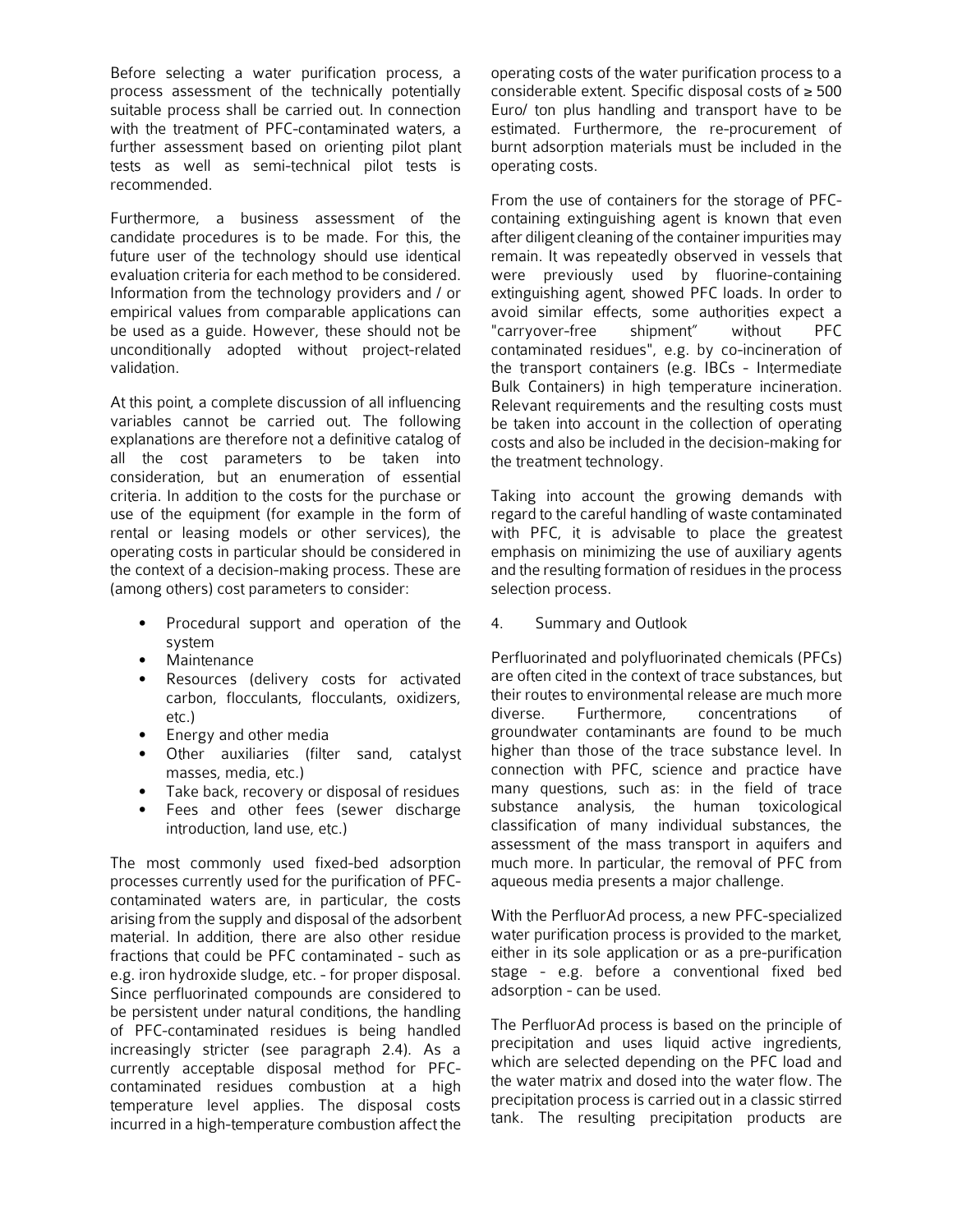separated by sedimentation and/or filtration techniques.

In contrast to fixed-bed adsorption - especially in highly polluted waters - the process offers advantages through a low use of active ingredients and a resulting low accumulation of PFC-

contaminated residues. In the PerfluorAd process, both organic and inorganic background pollution of the water can be addressed simultaneously. Thus, the process shows a significantly lower sensitivity for complex impurities than is known in the application of conventional adsorbents.

Literature:

- [1] <http://www.lanuv.nrw.de/pft/start.htm>
- [2] Richtlinie 2006/122/EG zur Beschränkung des Inverkehrbringens und der Verwendung gewisser gefährlicher Stoffe und Zubereitungen (Perfluoroctansulfonate)
- [3] Schröder, H. Fr. , Gebhardt, W. , Hayashi, D. , Chittka, U., Pinnekamp, J.: Die Elimination perfluorierter Tenside (PFT) bei der Abwasserreinigung unter Einsatz weitergehender physikalischchemischer Verfahren, KA Korrespondenz Abwasser, Abfall 57 (2010) Nr. 4, S. 350 - 356
- [4] Cornelsen, M.: Möglichkeiten zur kostenoptimierten Reinigung PFT-kontaminierter Grundwässer Technische Aufbereitungsverfahren und betriebskostenrelevante Randbedingungen, ITVA-Altlastensymposium (2012) S. 114-122
- [5] Fath, A.: Minimierung des PFT Eintrags in die Galvanikabwässer, Abschlussbericht des vom Umweltministerium Baden-Württembergs geförderten Vorhabens BUT 015 (2008)
- [6] Gierig, Ulrich, Melzer: Entwicklung von Aufbereitungsverfahren für PFC-haltige Grundwässer am Beispiel des Flughafens Nürnberg (2015)
- [7] Schmidt, K. , Tiehm, A.: Sanierungsverfahren für PFC-belastete Wässer (2014)
- [8] Wolf, I.: Aktueller Sachstand bei der Sanierung von mit Perfluorierten Tensiden belasteten Standorten, ITVA-Altlastensymposium (2015) S. 41-45
- [9] Cornelsen, M.: Kostenoptimiertes Adsorptionsverfahren zur Reinigung von PFT-kontaminierten Wässern (2013)
- [10] Sondheimer, H.: Neue Erkenntnisse über die Adsorption in Aktivkohlefiltern Veröffentlichungen des Bereichs und des Lehrstuhls für Wasserchemie und der DVGW-Forschungsstelle am Engler-Bunte-Institut der Universität Karlsruhe Heft 27 (1985)
- [11] Normann, S.: Sorptionsverfahren, Wasseraufbereitungstechnik für Ingenieure DVGW-Schriftenreihe Nr. 206 (1987) S. 7.1-7.14
- [12] Lange, Fr. T. , Willach, S. , Brauch, H.-J.: Adsorbierbares organisch gebundenes Fluor (AOF) ein weiterentwickelter Wasserqualitätsparameter zum Aufspüren von PFC-Hotspots energie I wasserpraxis Nr. 9 (2014)
- [13] Richtlinie 2013/39/EU zur Änderung der Richtlinien 2000/60/EG und 2008/105/EG in Bezug auf prioritäre Stoffe im Bereich der Wasserpolitik
- [14] Cornelsen, M.: Bericht über halbtechnische Pilotversuche zur Aufbereitung eines mit PFC belasteten Grundwassers in Düsseldorf Gerresheim (2014)
- [15] Schultz et al., Environ. Eng. Sci. (2003) 487-501

Abbreviations (in the order of appearance)